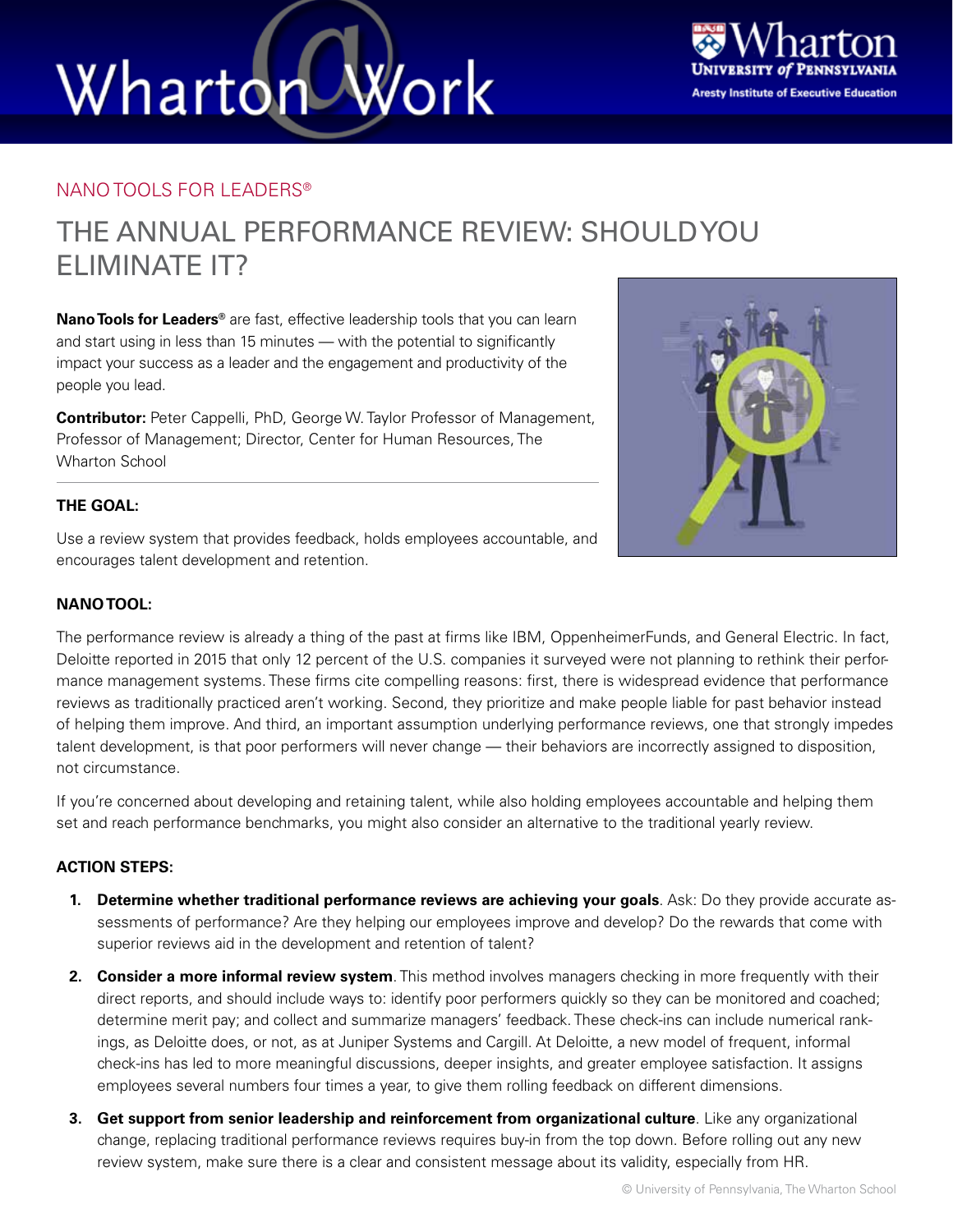## Wharton Work



#### **HOW LEADERS USE IT:**

- At Adobe, projects are broken down into "sprints" that are immediately followed by debriefing sessions. Adobe explicitly brought this notion of constant assessment and feedback into performance management, emphasizing principles such as collaboration, self-organization, self-direction, and regular reflection on how to work more effectively. Frequent check-ins to assess these principles replace annual appraisals. Juniper Systems, Dell, and Microsoft were prominent followers.
- At GE, a new business strategy based on innovation was the biggest reason the company recently began eliminating individual ratings and annual reviews. Its new approach to performance management is aligned with its FastWorks platform for creating products and bringing them to market. Supervisors still have an end-of-year summary discussion with subordinates, but the goal is to push frequent conversations with employees (GE calls them "touchpoints") and keep revisiting two basic questions: What am I doing that I should keep doing? And what am I doing that I should change? Annual goals have been replaced with shorter-term "priorities." GE first launched a pilot, with about 87,000 employees in 2015, before adopting the changes across the company.
- Many companies use apps that enable supervisors to give feedback anytime and to record it if desired. At General Electric, the PD@GE app ("PD" stands for "performance development") allows managers to call up notes and materials from prior conversations and summarize that information. Employees can use the app to ask for direction when they need it. IBM has a similar app that adds another feature: It enables employees to give feedback to peers and choose whether the recipient's boss gets a copy. Amazon's Anytime Feedback tool does much the same thing. The great advantage of these apps is that supervisors can easily review all the discussion text when it is time to take actions such as award merit pay or consider promotions and job reassignments. If your company doesn't have such an app, check the app store. There are new apps springing up regularly that help leaders create their own feedback systems.
- Adobe's director of business partnering Megan Taylor says a move to an informal system requires a culture that will keep the continuous feedback going. Adobe, which has gone totally numberless but still gives merit increases based on informal assessments, reports that regular conversations between managers and their employees are now occurring without HR's prompting.
- PwC moved to a scoreless review system, but after pushback from employees, especially those on a partner track, they reinstituted rankings in its client-services practices. Employees still don't receive a single rating each year, but they now get scores on five competencies, along with other development feedback.
- Juniper Systems also formally asks supervisors each quarter to confirm that their subordinates are performing up to company standards. Only 3%, on average, are not, and HR is brought in to address them. Adobe reports that its new system has reduced dismissals, because struggling employees are monitored and coached much more closely.

### **ADDITIONAL RESOURCES:**

• ["An Imperfect Test: The Problem with Job Performance Appraisals,"](http://knowledge.wharton.upenn.edu/article/the-problem-with-job-performance-appraisals/) *Knowledge@Wharton*, May 23, 2016. Provides a discussion of new research by Peter Cappelli and Martin Conyon on the usefulness and accuracy of performance appraisals.